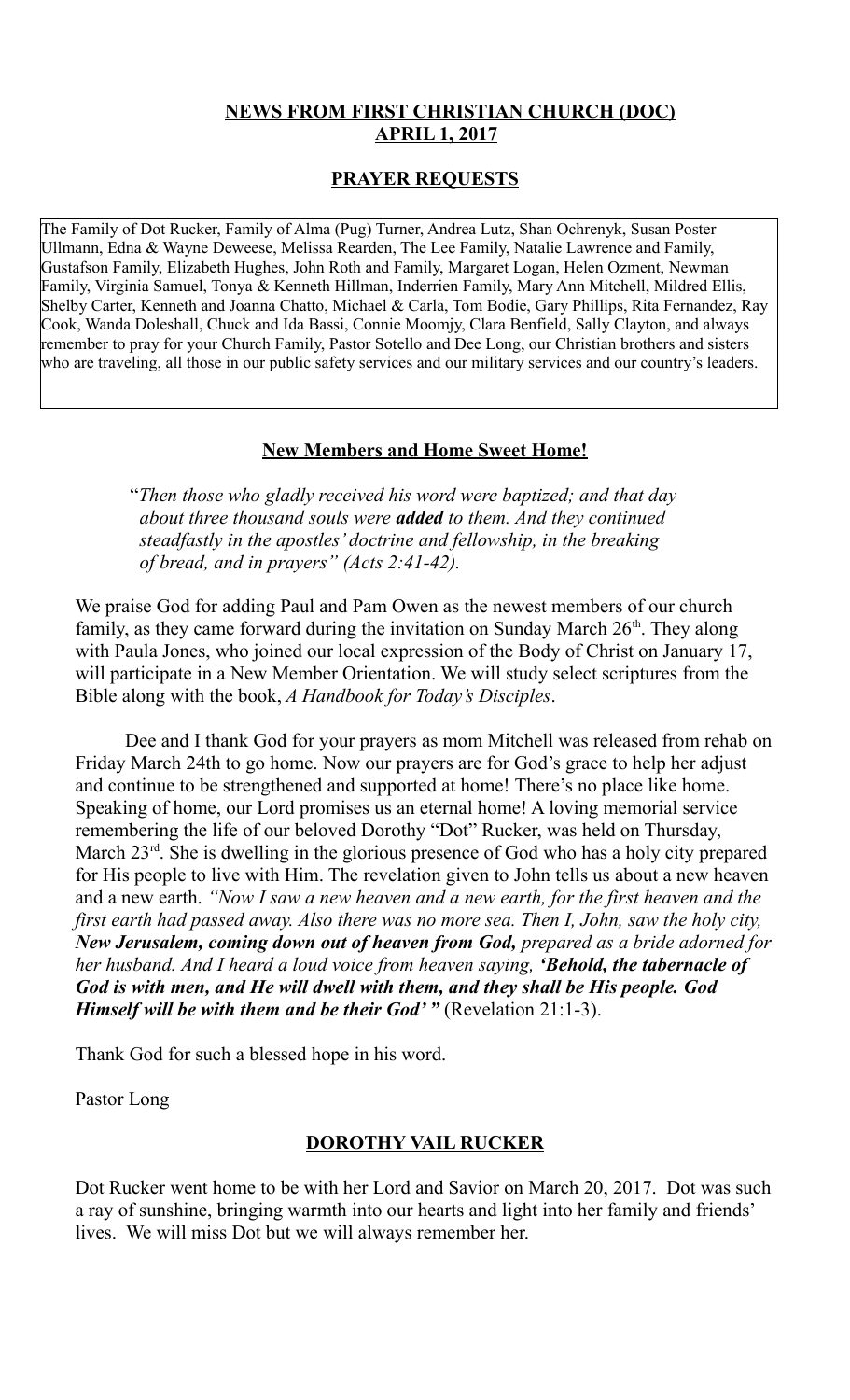# **EASTER OFFERING TO BE COLLECTED ON SUNDAY, APRIL 9, 2017**

On Palm Sunday, April  $9<sup>th</sup>$ , we will be designating a minimum of 10% of our total offering to the Easter Offering for the Disciples Mission Fund. For this reason, you may want to consider adding a little extra to your regular offering or give separately to the Easter Offering, designating your offering for this purpose. The Disciple Mission Fund supports Global Ministries, National Benevolent Association, Disciples Home Missions. Central Pastoral Office for Hispanic Ministries, North American Pacific/Asian Disciples and National Convocation, Center for Faith and Giving and Communication Ministries, Council on Christian Unity and the Disciples of Christ Historical Society. Your worship bulletin on April 9<sup>th</sup> will contain a flyer with more information. Please feel free to ask Pastor Long for more details if needed.

# **CARRY IN – SUNDAY, APRIL 9, 2017**

The Disciple Women Fellowship will be having a Baby Picture Contest in association with the Carry In. EVERYONE is encouraged to submit to Susan Poster Ullmann, or leave in the office, a baby picture which is not identified as to its' ownership. The contest is to see who can identify the most pictures. It is a lot of fun as some of us do not favor, in looks, our pictures!

# **MAY CARRY IN – CHANGE OF DATE**

The May Carry In will be held on Sunday, May  $21<sup>st</sup>$  as Mother's Day falls on our regular second Sunday date. Please mark your calendars with this change.

# **OLDE ANTIOCH DAY – SUNDAY, April 23, 2017**

The Annual Old Antioch Day will be held on Sunday, April 23, 2017, at 4 PM in Allendale, SC. Antioch Christian Church was organized in 1833 and was the second Christian Church (DOC) founded in South Carolina, with the first baptism taking place on February 24, 1838. Since the 1970's, a yearly special service has occurred at the site each year, on the Sunday following Easter. A dinner follows the service. If you are interested in more details, please contact Jim Mitchell.

### **DISCIPLE MENS' DISTRICT 3 MEETING AT OUR CHURCH Thursday, April 20, 2017, at 7 PM**

The District 3 DMF will be meeting at our Church for fellowship and food. Buzzy and his helpers will be providing the nourishment. ALL MEN should attend as you will be representing our Church as the Host Church and have an opportunity to meet other Disciple men from our area.

## **FLOWERS FOR THE CROSS ON EASTER SUNDAY**

Following our Easter Sunday Worship Service, we will be decorating our outside cross with fresh flowers to celebrate Christ's resurrection. Everyone is asked to bring some fresh flowers which you can place on the cross. This has been an Easter tradition at FCC for several years. Containers with water will be located by each door where you can leave your flowers during the Worship Service. Thank you for your participation in this event.